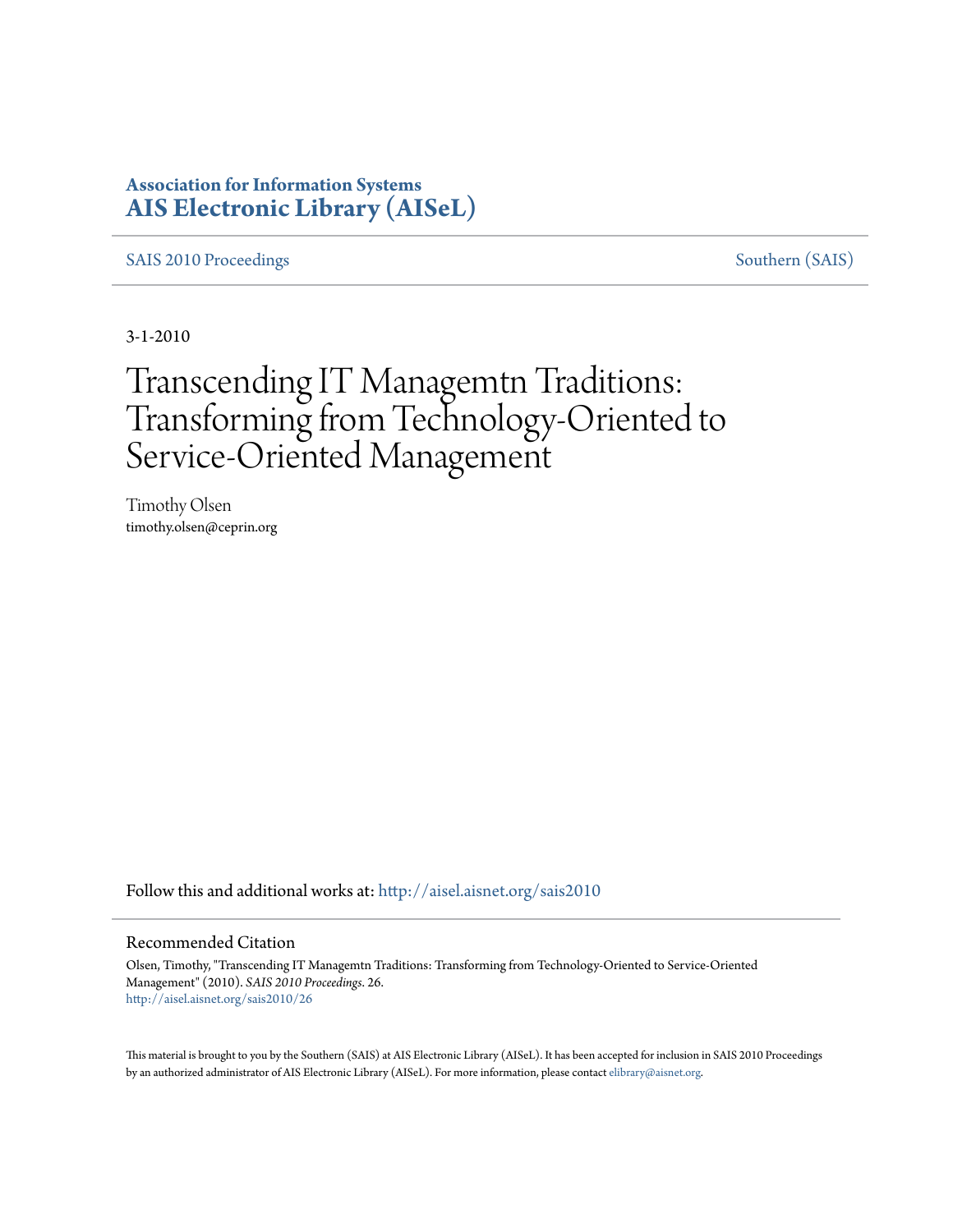## **TRANSCENDING IT MANAGEMENT TRADITIONS: TRANSFORMING FROM TECHNOLOGY-ORIENTED TO SERVICE-ORIENTED MANAGEMENT**

#### **Timothy Olsen**

Georgia State University timothy.olsen@ceprin.org

#### **ABSTRACT**

Large organizations establish departments for managing information technologies (IT) used to support their activities. Historically, this led to a view of the IT department as an important but costly technology-oriented department whose main activity was to keep things running. Recently, best practice has called for service-oriented management of IT departments. This report seeks to report from an organizations attempt to transform from technology- to service-oriented management. To structure the study we use Pettigrew's framework for understanding organizational change, emphasizing the *content*, the *context*, and the *process* of the transformation. IT management principles of technology- and service-orientation are considered as the *content*. The *context* is taken into account from an organization-centric analysis of structures, people, management practices, and technical structures. Finally, a punctuated process model that focused on event sequences of the transformation effort guided the *process* analysis. We use this contextual approach couched in an interpretive case study to understand the transformation to service-oriented IT management, and by so-doing, offer lessons for how managers can enact this change.

#### **Keywords**

Shared Services, IT Management, Service-orientation

#### **INTRODUCTION**

Managers of organizational information technology departments are continually faced with great challenges. As technology and business become more intertwined, a properly functioning business demands reliable IT. These circumstances are leading to new roles wherein enterprises are customers of IT departments (Mayerl et al. 2006). With this new customer focus IT departments are seeking to transform into service providers (Hochstein et al. 2005). While service-oriented frameworks have been developed, they are largely normative -- leaving managers with merely a set of best practices and no prescribed plan of action (Addy 2007). Consequently, executives need adapted management methods and knowledge of how to undergo such an evolution.

The purpose of this research is to explore how IT units in large bureaucratic professional organizations can transform from their historical technology-oriented management towards service-oriented management. To that end, we propose to investigate a transformation to service-oriented management using process theory principles (Van de Ven & Poole 2005). This will allow us to understand the process by which this transformation may occur.

The research investigation will be carried out over a 15-month period during 2009-2010 wherein we will study the transformation effort of an information technology department (referenced herein as IT\_Department) that provides services to a large university. The research site was selected both opportunistically and purposefully based on high-level access to the organization, and a belief that a longitudinal study of the transformation effort would make a significant contribution to research in this area. The stated goals of the transformation effort later confirmed this belief, and were aligned with serviceoriented management definitions (Demirkan et al. 2008).

We will organize our study based on Pettigrew's framework for studying organizational change, emphasizing the *content*, the *context*, and the *process* of transforming management styles at IT\_Department (Pettigrew 1987, 1990b). This framework is ideal as it supports longitudinal investigations of how transformation efforts unfold in organizational settings. Interactions among the three areas of the transformation (content, context, and process) are used to gain insight and understanding, and are then used as a basis for managing change under similar conditions in other organizations.

We present the compositional elements of our research to enhance clarity in Table 1. These elements consist of area-ofconcern under investigation (A), conceptual framing of the investigation (F), method of investigation (M), research question (RQ) and contributions to practice and theory (C and CFI) (Mathiassen et al. 2009). These core structural elements appear in more detail in the in this document.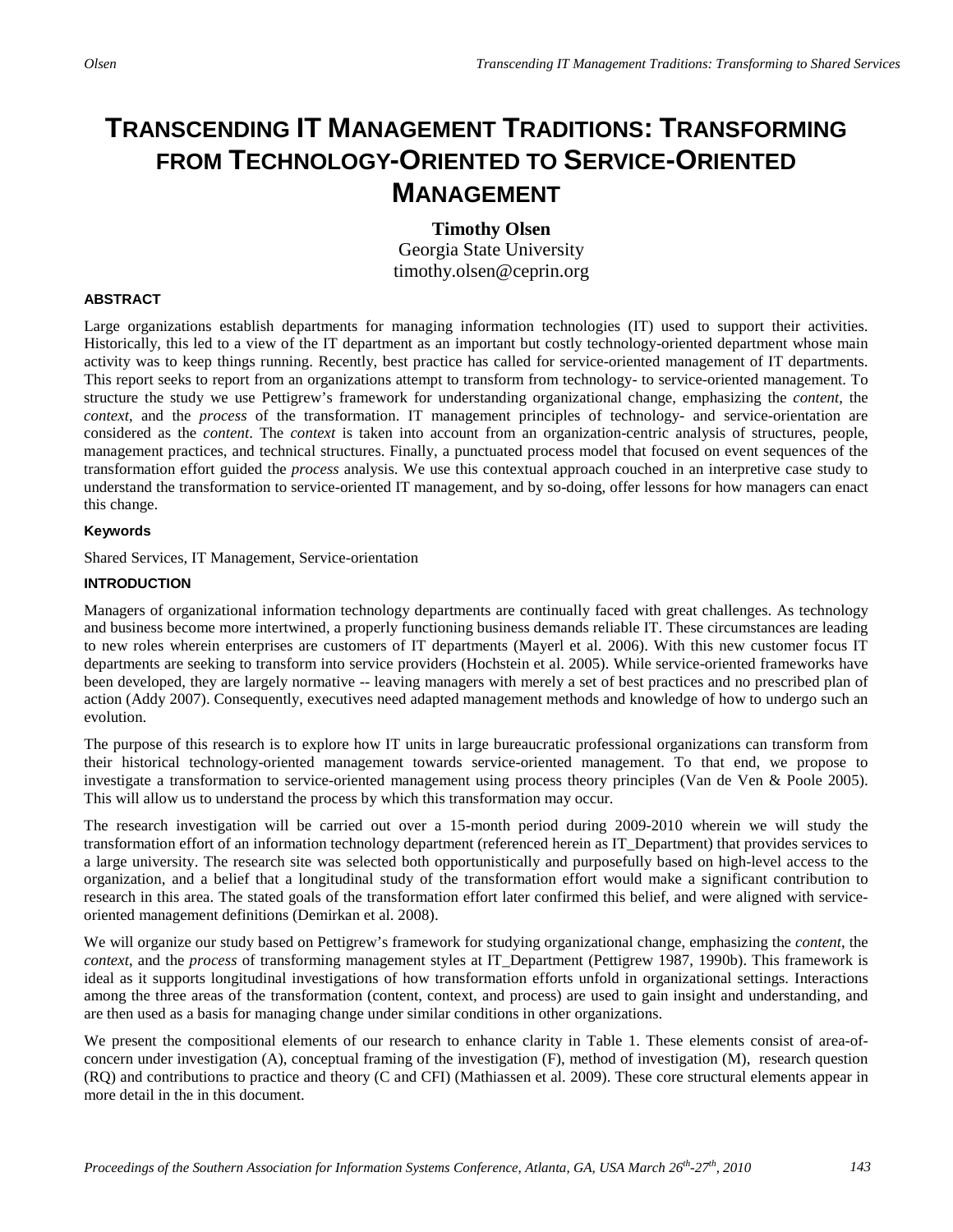Area of Concern (A): Management of IT departments in large professional bureaucracies (Mintzberg 1983)

Framing independent of A (FI): Social process model (Newman & Robey 1992) combined with a punctuated equilibrium model (Newman & Zhao 2008)

Framing independent of A (FI): An organization-centric analysis of the organization during transformation based on Applegate's change framework (Applegate 1994)

Research Method (M): Qualitative, single case study, with retrospective and real-time longitudinal analysis (Leonard-Barton 1990), using ethnographic data collection methods, and rooted in interpretivisim

Contribution to A (C): An explanatory, descriptive account of the process undertaken by IT\_Department to transform to service-oriented management

Contribution to FI (CFI): Normative service orientation transformation process model grounded in the case as well as literature about service management

Research Question (RQ): How do IT departments in large professional bureaucracies transform from technology- to service-oriented management?

#### **Table 1. Compositional Elements of Research**

In Section 2 we provide a review of the literature for the *content* of technology- and service-oriented IT management. Section 3 focuses on describing the framework that will be used to interpret the organizational *context*. The method for presenting a description of the transformation *process* is put forth in Section 4. Section 5 discusses our research method, and data analysis techniques. Finally, Section 6 outlines the expected results of our study, while Section 7 discusses potential research contribution to both theory and practice.

#### **CONTENT: SERVICE-ORIENTED IT MANAGEMENT**

Service-oriented management is all about delivering value added services to the customer (Demirkan et al. 2008, Mayerl et al. 2006). Customer expectations of customized solutions, dynamically changing markets, regulations and technologies, have lead to increased needs for companies to be able to transform from a focus on goods to a focus on services (Christensen and Raynor 2003, Vargo and Lusch 2004). Although the benefits of the adoption of such practices are numerous, the service concept has been and still is difficult for established managers to grasp (Magnusson and Stratton 2000). The service paradigm has dramatic implications for technology and management (see Table 2).

| <b>From</b>                                     | Tо                                         |
|-------------------------------------------------|--------------------------------------------|
| Focus on goods                                  | Focus on services                          |
| Cost reduction through manufacturing efficiency | Revenue expansion through services         |
| Standardization                                 | Customization                              |
| Mass marketing                                  | One-on-one marketing                       |
| <b>Transactions</b>                             | Relationships                              |
| Function oriented                               | Coordination oriented                      |
| Limited ability to store and process data       | Improved ability to store and process data |
| Limited information sharing capabilities        | Improved information sharing capabilities  |
| Application silos                               | Integrated solutions                       |
| Tightly coupled applications                    | Loosely coupled solutions                  |
| Contracts                                       | Service-level agreements                   |

#### **Table 2. Categories of transformation towards service-oriented management (Demirkan et al. 2008)**

Service orienting requires much more than a change in organizational structure. Siloed businesses processes must be broken into modular independent services that can be used in loosely coupled dynamic business services (Demirkan and Goul 2008). Staff must be taught how to involve customers in service design and delivery. Likewise, organizational incentive mechanisms need to be changed to encourage this collaboration (Keel et al. 2007). Organizational metrics should reflect the success of the organization in supplying services to customers. All of these differences entail a major culture change that will require strong top-down and bottom-up organizational support, and time to implement (Demirkan et al. 2008).

#### **PROCESS: PUNCTUATED SOCIO-TECHNICAL ORGANIZATIONAL CHANGE MODEL**

Following prior work (Newman & Zhao 2008) we outline our approach to conduct a process analysis of a transformation to service-oriented management.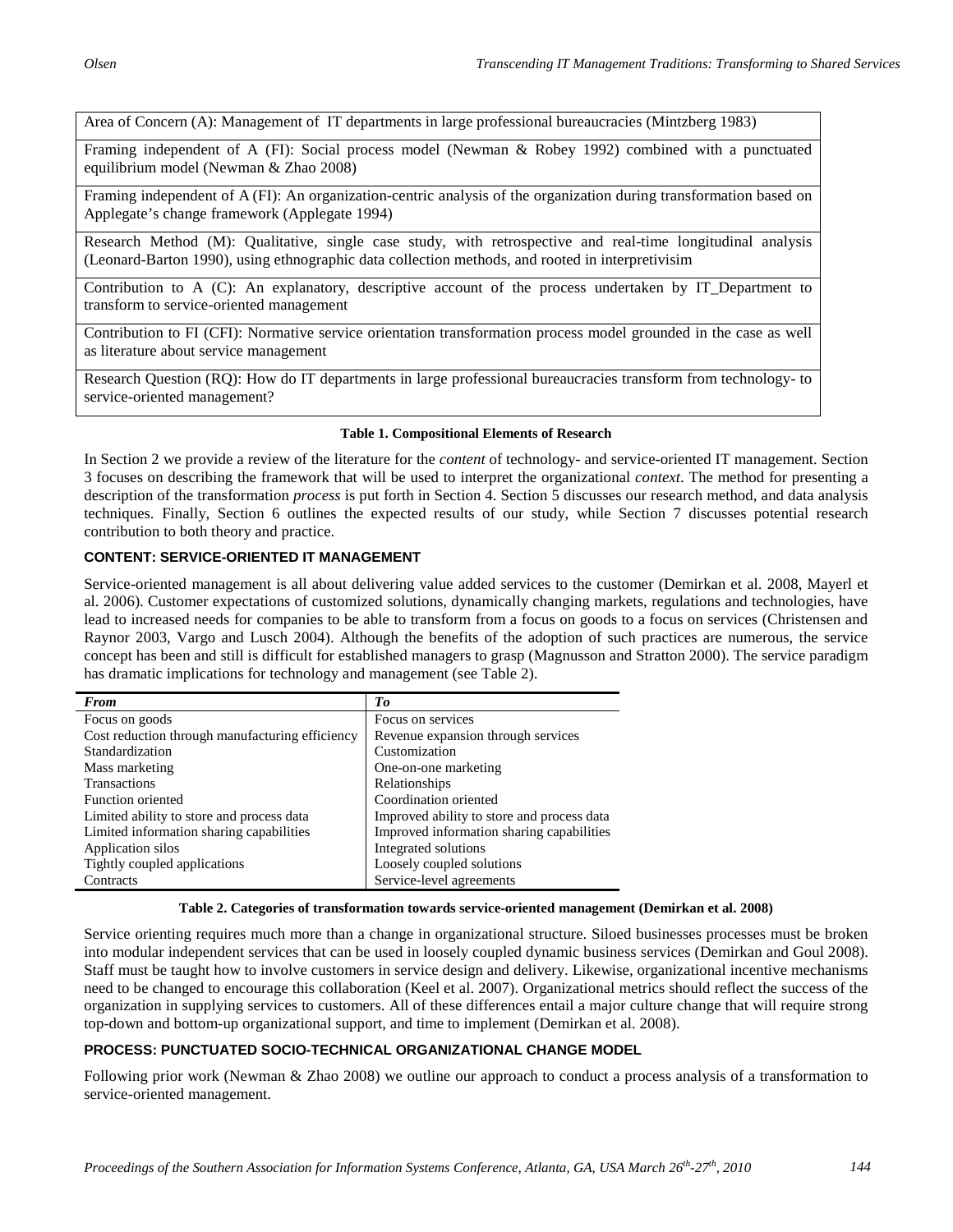#### **Process and Variance models**

Mohr describes the process and variance research approaches for studying organizational change (Mohr 1982). Since Markus and Robey (1988) introduced Mohr's process approach, and it has been used to describe many IS phenomena including project management (Montealegre and Keil 2000) and service provisioning (Crowston 2000).

The limitations of variance models highlight the virtue of process models as Newman and Robey (1992) point out: "factor models…do not explain how outcomes occur… they provide only partial guidance to the practitioner who must assume responsibility for attaining positive outcomes. The attainment of system success can be likened to a puzzle wherein the pieces can be identified but where the implementer is left to his or her own resources to put the puzzle together. The process approach… focus on the dynamics of social change, explaining how and why the results…are achieved". The process approach seems to provide better solutions to address the nature of our research question. For purposes of this research, we *define the meaning of process* to be "a narrative describing how things develop and change" (Van de Ven & Poole 2005).

#### **Punctuated Socio-Technical Organizational Change Model**

Based on Newman and Robey (1992), Newman and Lyytinen (2008), and Applegate (1994) this study is constructed on three major frameworks*: Applegate's organizational system change model*; *a social process model*; and *a punctuated equilibrium model* . Applegate's organizational change model is used to identify the relationships between structure, people, and management and technical systems and their effects on the management transformation. This is similar to Leavitt's (1965) socio-technical change model which has been used to explain IS change, but Applegate's framework was adapted to deal with nuances dealing with the organizational aspects of information technology (Applegate 1994).

The social process model is applied to describe outcomes to the transformation process (Michael Newman and Robey 1992) where organizational change is seen as a construction of a sequence of incremental changes and critical incidents representing periods of equilibrium and disequilibrium within organizational and external contexts (Gersick 1991; Lyytinen & Newman 2008; Pettigrew 1990b). Finally, punctuated equilibrium theory is used to understand how change occurs. IT Management transformation is depicted as having relatively long, stable periods, punctuated with opportunities for change to the deep structure (e.g. a crisis such as a change in leadership or major issues arising from organizational structures that lead to a radical change of approach).

A gap can invite two types of responses from the organizational system. The first is an incremental and gradual adaptation of system components as dictated by the organizational systems deep structure. The deep structure consists of the set of fundamental 'choices' an organization system has made concerning "1) the parts of which its units will be organized, and 2) the activity patterns and principles of interaction that will maintain its existence" (Gersick 1991). Deep structures are stable, based on historical patterns, and manifest path dependency (Garud and Karnøe 2001). Actors who recognize a gap may construct an intervention (e.g. small group training) to try to remove it. Also included in this example are the elements of organizational (inner) and external (outer) contexts (Pettigrew 1990a) as these may affect critical incidents. In these interventions, the deep structure of the process remains intact (Gersick 1991).

The second type of response is a *punctuation* -- where actors re-examine and change fundamental assumptions about how work is accomplished or how the organization is structured, thus rewriting the organizational systems deep structure. During punctuation, organizational system elements are re-configured and afterwards they exhibit new emergent properties. These types of changes are infrequent. The start of a transformation effort nearly always involves punctuations, first in the build system where the effort is initiated and later when it replaces the prior structure (Newman & Zhu 2009).

In summary, shaped by a historical context, existing structures remain in place until a critical incident (planned or unplanned) produces a gap, resulting in an unstable organizational structure. Actors may recognize this unstable state and attempt to implement interventions to address these gaps. The deep structure of the organizational system remains unchanged, unless punctuations occur.

Combining all these process frameworks, Lyytinen and Newman (2008) will build what Langley (1999) calls a visual mapping strategy, depicting dependencies between environments, events and outcomes by organizing them according to sequence, gaps, system levels, punctuations, and interventions. Organizing the events of the transformation process in this way creates a sense-making device we can use to understand the nature and role of different events in the context of transforming to service-orientation. As an example of one of the outcomes of our proposed research project we include a plausible (not based on data analysis) visual map of the transformation process. See figure 1 as an example

The visual map shows the work system, the building system, and a description of critical incidents, events in the context of the organization and its environment. It is designed to build an accurate process narrative about a situated transformation effort that can later be generalized (Eisenhardt 1989).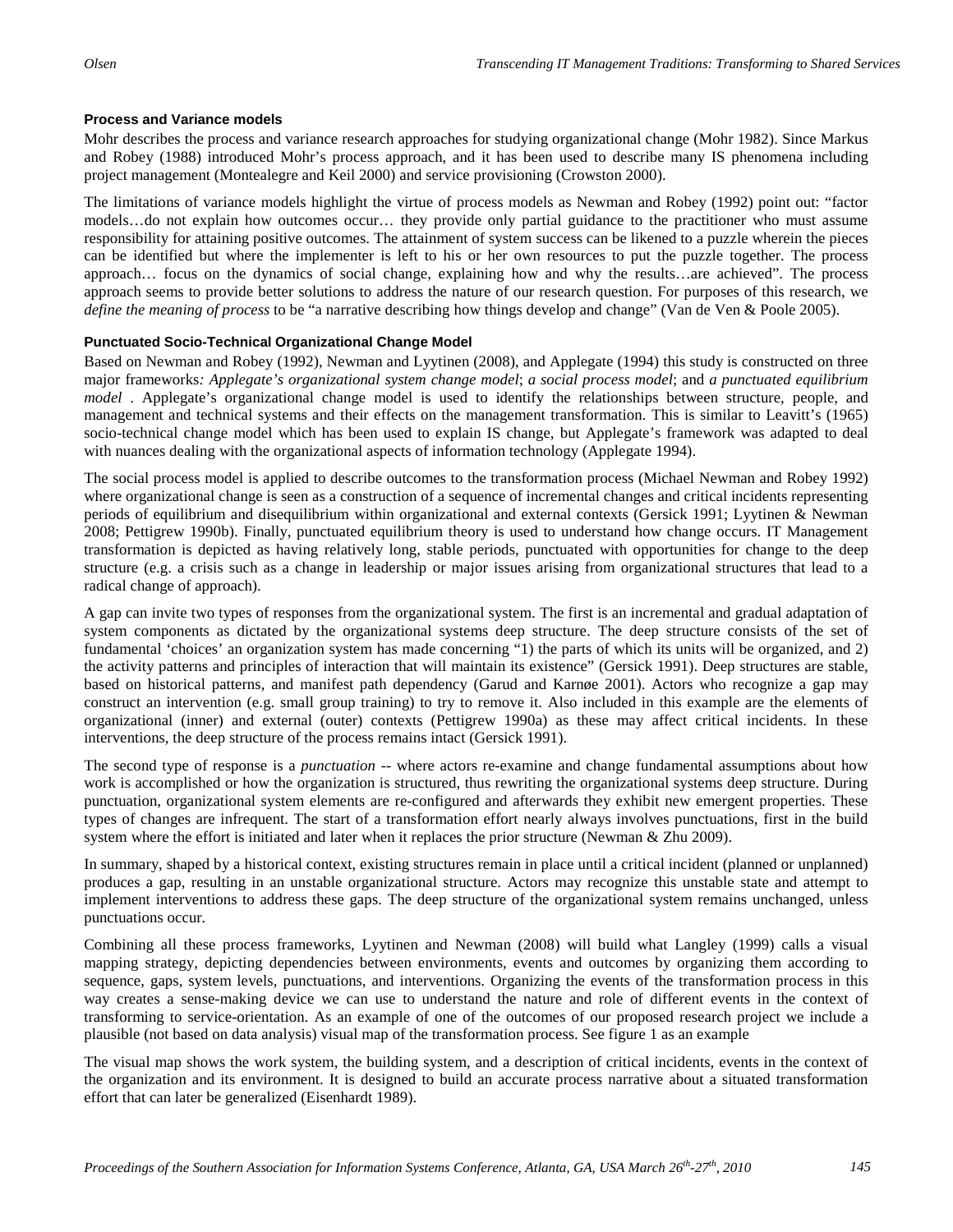#### **RESEARCH APPROACH**

This study adopts a qualitative research approach with the support of a longitudinal interpretive case study of IT department in a large public university.

#### **Research Site**

IT\_Department is an information technology department that provides IT services and support to a large University in the United States. In 2009, this department employed approximately 200 personnel. In the past, management attempted to implement service management principles from well-known service-management frameworks with poor success. A recent strategic effort in which they have analyzed the cost of providing services has caused them to initiate an effort to adopt service-oriented management principles. The department enlisted the help of an outside consultant who provided the framework for and expertise in the management of such a transformation. The consultant had experience working with many IT departments who had also had poor success and university IT departments that are undertaking similar "service" transformations. The department had been working with the consultant for 5 months on the design of the new organizational structure when we entered the field.

#### **Data Collection**

Our in field research efforts will occur over a 15 month period (2009-2010). Although we are not conducting and ethnography, we collect data according to an "ethnographic field study" approach (Levina 2005). Typical ethnographies are focused on understanding culture (Van Maanen 1988). Ethnographic field studies use similar methods, but focus on understanding something (i.e. a transformation) *in situ* (Levina 2005). The majority of our data consists of intranet postings, photos, emails, excel documents, meetings observations, informal "hallway conversations", and interviews.

#### *Meeting observations*

Longitudinal real-time meeting observations will be conducted during monthly and weekly steering committee meetings, which consist of the entirety of the upper level management. In these meetings management teams are taught principles of service-oriented management, discuss how to implement new service requests from customers, plan transformative actions, and discuss problems they encounter along the way. These meetings will be recorded with the consent of those present and personal notes and the researcher will record reflections from the field later that same day (Barley 1996). Pictures of the meetings will be taken for the sole purpose of aiding the researchers' memory of the events and ambient factors surrounding the event.

#### **Data Analysis**

Each interview and meeting transcript or set of notes taken from document analysis, observations, and informal "hallway interviews" will be coded using qualitative analysis software. Changes to organizational dimensions will be coded based on Applegate's (1994) framework. Critical incidents resulting in gaps will be coded with Atlas.ti according to the preestablished methods discussed in Section 4 and the six-step process discussed below (Gersick 1991; Lyytinen & Newman 2008).

In step one, data transcripts are used to produce a basic narrative of the overall process: what happened; when did it happen; what went before; what were the outcomes; and what were the influences? These features will be found using a microscopic approach (Strauss and Corbin 1998) which consists of line-by-line coding of the data. During this step, the antecedent conditions will also be identified. From this analysis we will attempt to identify the events, episodes, and stages related to the transformation. In the second step we will look for critical incidents, separating them out into work and build level events, while looking for interactions between them. Step three uses the punctuated equilibrium model (Gersick 1991) to analyze these critical incidents. This model describes change as relatively stable (evolutionary) periods that are punctuated by shorter, turbulent (revolutionary) periods (often started by critical incidents). Fourth, we will interpret the data to draw individual organization-centric diagrams, identifying the four components of Applegate's (1994) model and any gaps in between them. As there are no clear-cut boundaries between the four components, we will rely on our interpretations to make these categorizations (Newman & Zhu 2009). In the fifth step, we will analyze the context of the organization, university, and broader economic context for their interactions with the process. Finally, we will combine data from steps one to five to construct the overall process diagram (see Figure 1 as a possible example of a research outcome). These steps are seen as a simplification of a process that in reality includes much iteration.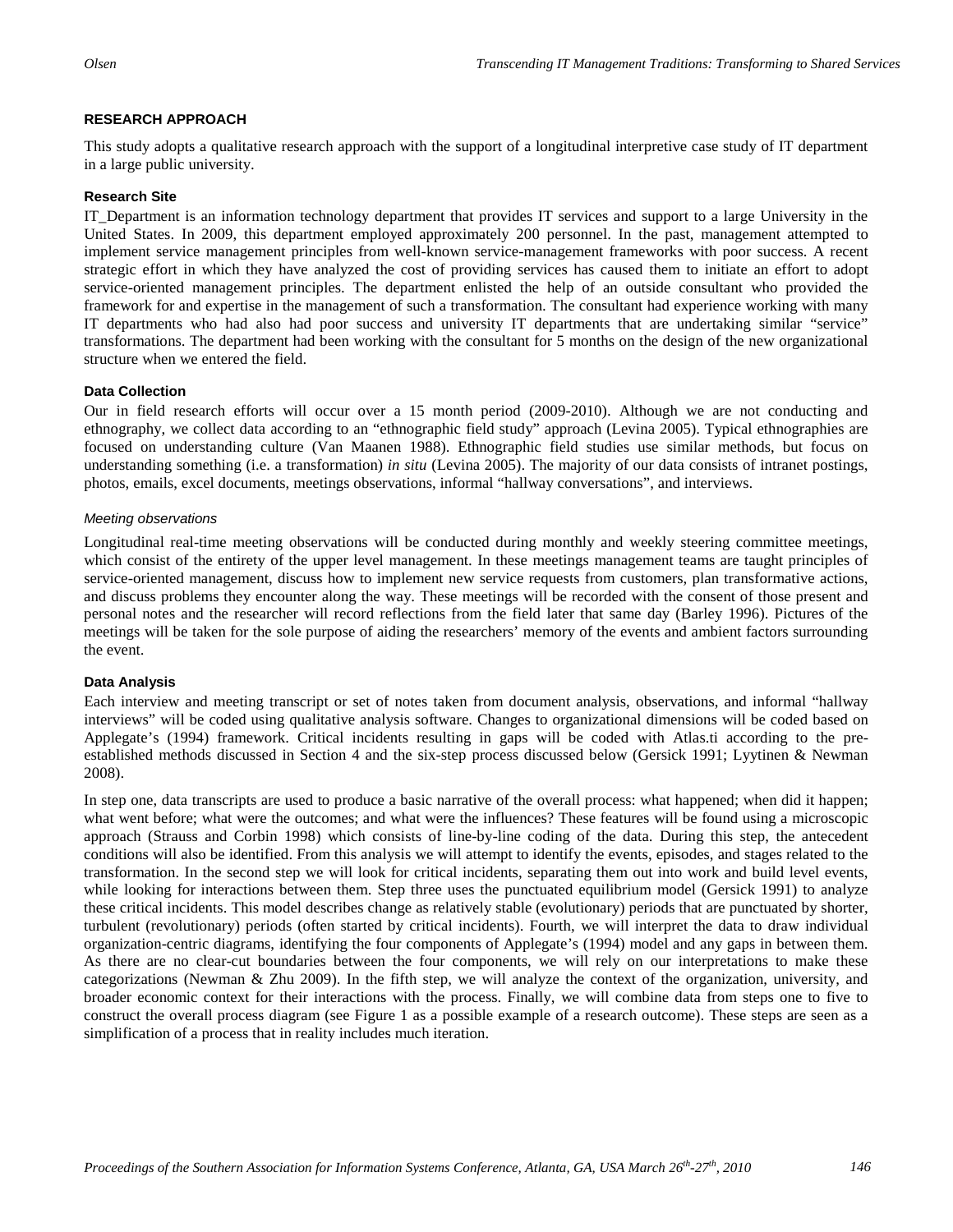

**Figure 1. Plausible structure of the transformation process at IT\_Department**

Upon conclusion of the analysis a "member check" will be conducted, wherein all of the final research report's findings are presented to interested members of the community to solicit their comments. The insights gained from this process will be incorporated into the research report.

#### **DISCUSSION**

This research will produce several contributions which will be of interest to the IS community. First, we will demonstrate the advantages of using a punctuated process model to describe the organizational transformation that enables service-oriented management. The use of gap analysis, and build and work processes will yield an insightful and descriptive process description. Second, our study will be able to provide insights into the patterns that lead to success or failure in transforming to service-oriented management. These insights will be a boon to many practitioners of IT management. Third, as there is a dearth of this type of labor-intensive process study (Newman & Zhu 2009), this research will serve as a model to others considering a similar research paradigm. Fourth, we will build much needed theory in this nascent area of service-oriented management (Demirkan & Goul 2008).

#### **REFERENCES**

- 1. Applegate, L.M. 1994. Managing in an Information Age: Transforming the Organization for the 1990s. In Proceedings of the IFIP WG8. 2 Working Conference on Information Technology and New Emergent Forms of Organizations: Transforming Organizations with Information Technology. 15–94.
- 2. Barley, S.R. 1996. Technicians in the Workplace: Ethnographic Evidence for Bringing Work into Organization Studies. Administrative Science Quarterly **41**(3).
- 3. Christensen, C.M., M.E. Raynor. 2003. The innovator's solution: Creating and sustaining successful growth. Harvard Business School Press.
- 4. Crowston, K. 2000. Process as theory in information systems research. In Organizational and social perspectives on information technology: IFIP TC8 WG8. 2 International Working Conference on the Social and Organizational Perspective on Research and Practice in Information Technology, June 9-11, 2000, Aalborg, Denmark. Kluwer Academic Pub, 149.
- 5. Demirkan, H., M. Goul. 2008. Process and Services Fusion impact Assessment: SSME Findings from industry Collaboration and the need for Competency Centers. In Service Science, Management and Engineering Education for the 21st Century. 257-262. Available at: http://dx.doi.org/10.1007/978-0-387-76578-5\_39 [Accessed November 15, 2009].